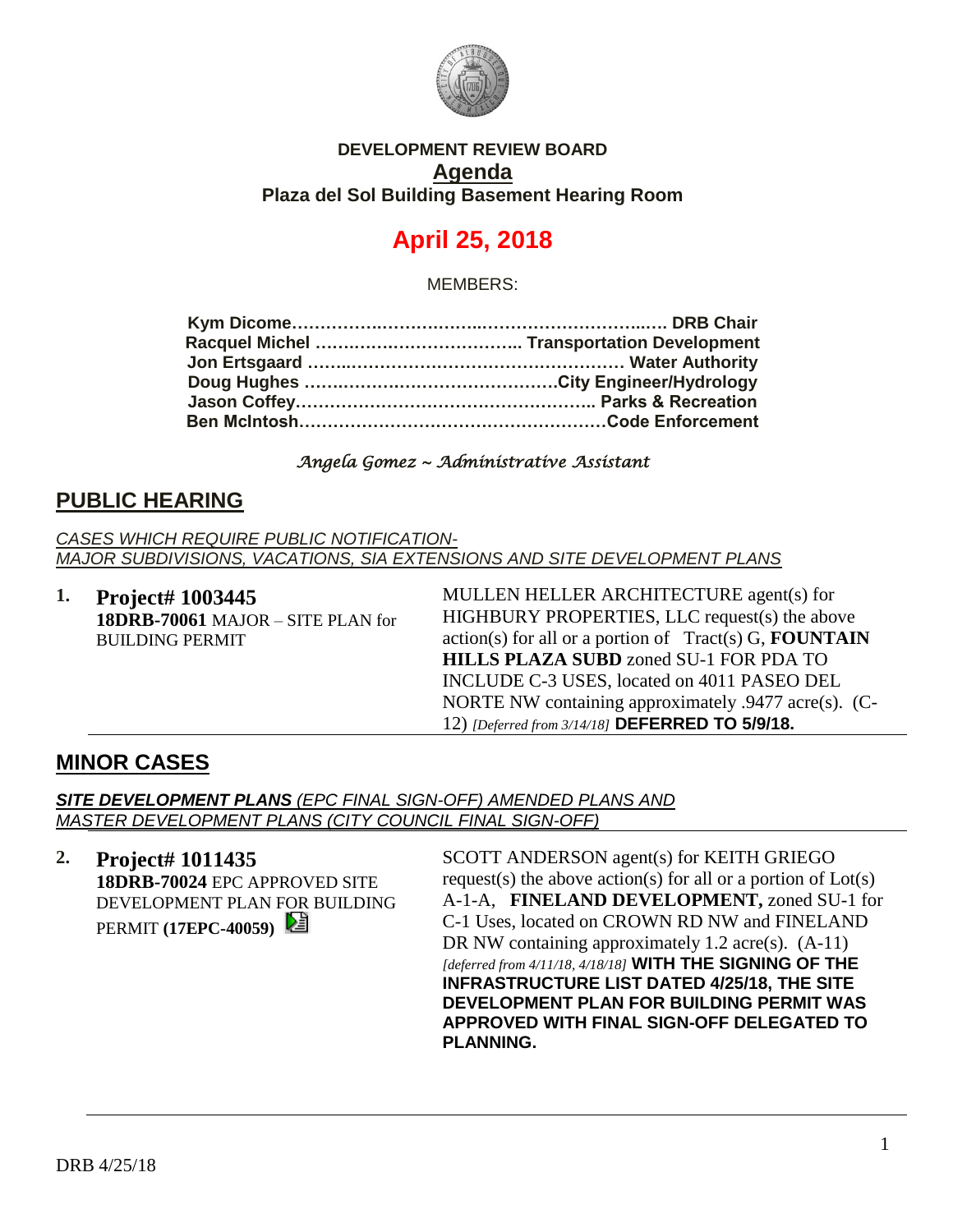**3. Project# 1008585 18DRB-70113** EPC APPROVED SDP FOR BUILD PERMIT **(18EPC-40004)**

TIERRA WEST LLC agent(s) for UTILITY TRAILER SALES, INC request(s) the above action(s) for all or a portion of Tract(s) 3, **AVALON SUBDIVISION,** zoned SU-1for IP Uses & C-2 Permissive Uses with Exceptions, located on the NE corner of DAYTONA RD NW and  $90^{th}$ ST NW, south of I-40, containing approximately 5.6 acre(s). (J-9) *[deferred from 4/11/18]* **DEFERRED TO 5/2/18.**

MCLEOD RD NE and I-25 containing approximately

4.9556 acre(s). (F-17) **DEFERRED TO 5/16/18.**

#### *MINOR PLATS, FINAL (MAJOR) PLATS, AMENDED PLATS AND PLANS*

| 4. | Project# 1004919<br>18DRB-70128 MINOR - PRELIMINARY/<br>FINAL PLAT APPROVAL                                                              | ARCH AND PLAN LAND USE CONSULTANTS agent(s)<br>for MURPHY PROPERTIES request(s) the above action(s)<br>for all or a portion of Lot(s) $1-3$ , <b>NORTH SECOND</b><br>STREET BUSINESS CENTER, zoned M-1, located on<br>2ND ST NW between HILTON AV NW and PLEASANT<br>AVE NW containing approximately 2.96 acre(s). $(F-15)$<br>DEFERRED TO 5/2/18. |
|----|------------------------------------------------------------------------------------------------------------------------------------------|----------------------------------------------------------------------------------------------------------------------------------------------------------------------------------------------------------------------------------------------------------------------------------------------------------------------------------------------------|
| 5. | <b>Project# 1007489</b><br>18DRB-70125 VACATION OF PRIVATE<br><b>EASEMENT</b><br>18DRB-70126 MINOR - PRELIMINARY/<br>FINAL PLAT APPROVAL | ISAACSON AND ARFMAN PA agent(s) for YES<br>HOUSING, INC request(s) the above action(s) for all or a<br>portion of Tract(s) B1, WEST ROUTE 66 ADDITION II,<br>zoned C-2, located on CENTRAL AVE NW and UNSER<br>BLVD NW containing approximately 6.2218 acre(s). (K-<br>10) DEFERRED TO 5/9/18.                                                     |
| 6. | <b>Project# 1011471</b><br>18DRB-70127 MINOR - PRELIMINARY/<br>Dà<br>FINAL PLAT APPROVAL                                                 | CARTESIAN SURVEYS INC agent(s) for SAMIR PATEL<br>request(s) the above action(s) for all or a portion of $Tract(s)$<br>2-A-3-C & 2-A-3-D, MCLEOD BUSINESS PARK,<br>zoned C-3, located on JEFFERSON<br>ST NE between                                                                                                                                |